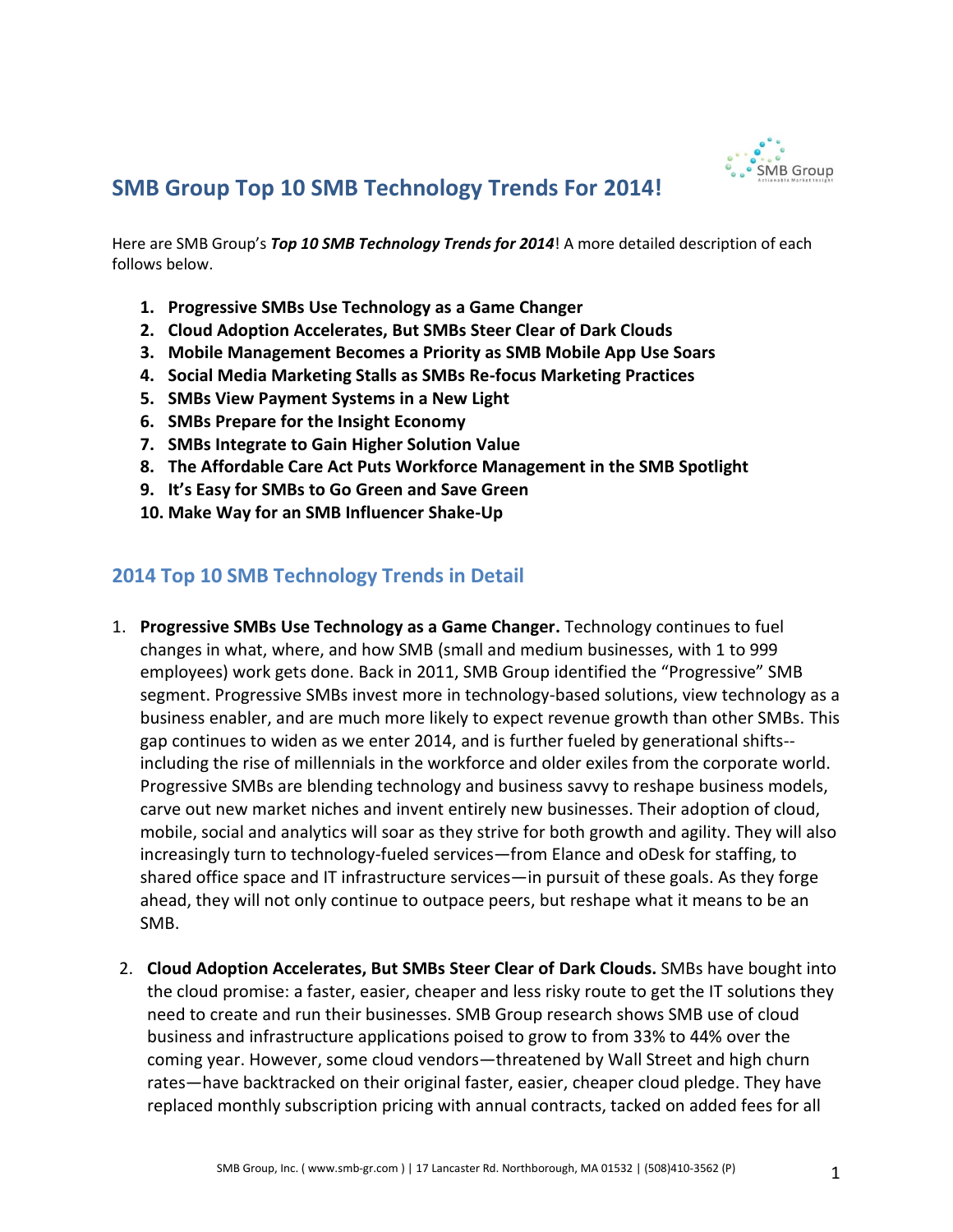but the most basic support, and created pricing models that are almost as confusing as those of the traditional software behemoths they once berated. As SMBs push further into the cloud, they will favor vendors that stay true to the original cloud promise, and steer clear of dark clouds.

- 3. **Mobile Management Becomes a Priority as SMB Mobile App Use Soars.** SMBs have been adopting mobile solutions at a fast and furious pace. SMB Group research indicates 67% of SMBs now view mobile solutions and services as "critical" to their businesses. 83% have already deployed mobile apps to help improve employee productivity; 55% are using mobile apps for specific business functions, such as CRM or order entry. 49% of SMBs are building mobile-friendly websites, and/or deploying mobile apps to engage and transact with customers. However, mobile management has failed to keep pace with this explosion, and with SMBs' increasing business reliance on mobile solutions. Concerns about security, manageability, provisioning and cost will make mobile management a top priority for more SMBs. They will be looking for easy-to-deploy, cost-effective mobile device and application management platforms and solutions to reduce management headaches and get more value from their mobile investments.
- 4. **Social Media Marketing Stalls as SMBs Re-focus Marketing Practices.** Many SMBs now "get" that they need a social media presence. SMB Group research reveals that more than half of small businesses and more than two-thirds of medium businesses use social media for marketing purposes. Some have invested tremendous amounts of energy to create content to feed the voracious social media beast. But the ever-increasing pressure to create fresh content, keep up with changes in users' social network preferences, and uncertainty about the return on social investments is taking its toll. In 2014, SMBs will focus more on what networks and content really click for their target audiences, and put more time into figuring out how to convert social connections into customers. Some will integrate social more tightly with sales, marketing and content management applications, and use analytics to develop more actionable social metrics. Marketing innovators will explore new opportunities, such as online mobile advertising powered by geolocation. Others will redirect some of their efforts back to marketing basics--including surveys, competitive analysis, email marketing and attending more conferences and events.
- 5. **SMBs View Payment Systems in a New Light.** SMB Group research shows that although checks and credit cards are still the top forms of payment SMBs accept, there's no question that new payment methods are growing in use and importance. 27% of small businesses and 43% of medium businesses already equip employees with mobile payment processing solutions, and about one-quarter of SMBs intend to add this capability over the coming year. Meanwhile, mobile wallets and gift cards, PayPal and even Dwolla—a payment network that allows any business or person to send, request and accept money for very low fees—will continue to provide additional payment options for consumers. More SMBs will recognize that having the capability to accept and process a broader range of payment methods can help them attract more customers, gain new business, and even enter new markets. SMBs will also seek ways to cut time and errors out of payment processing with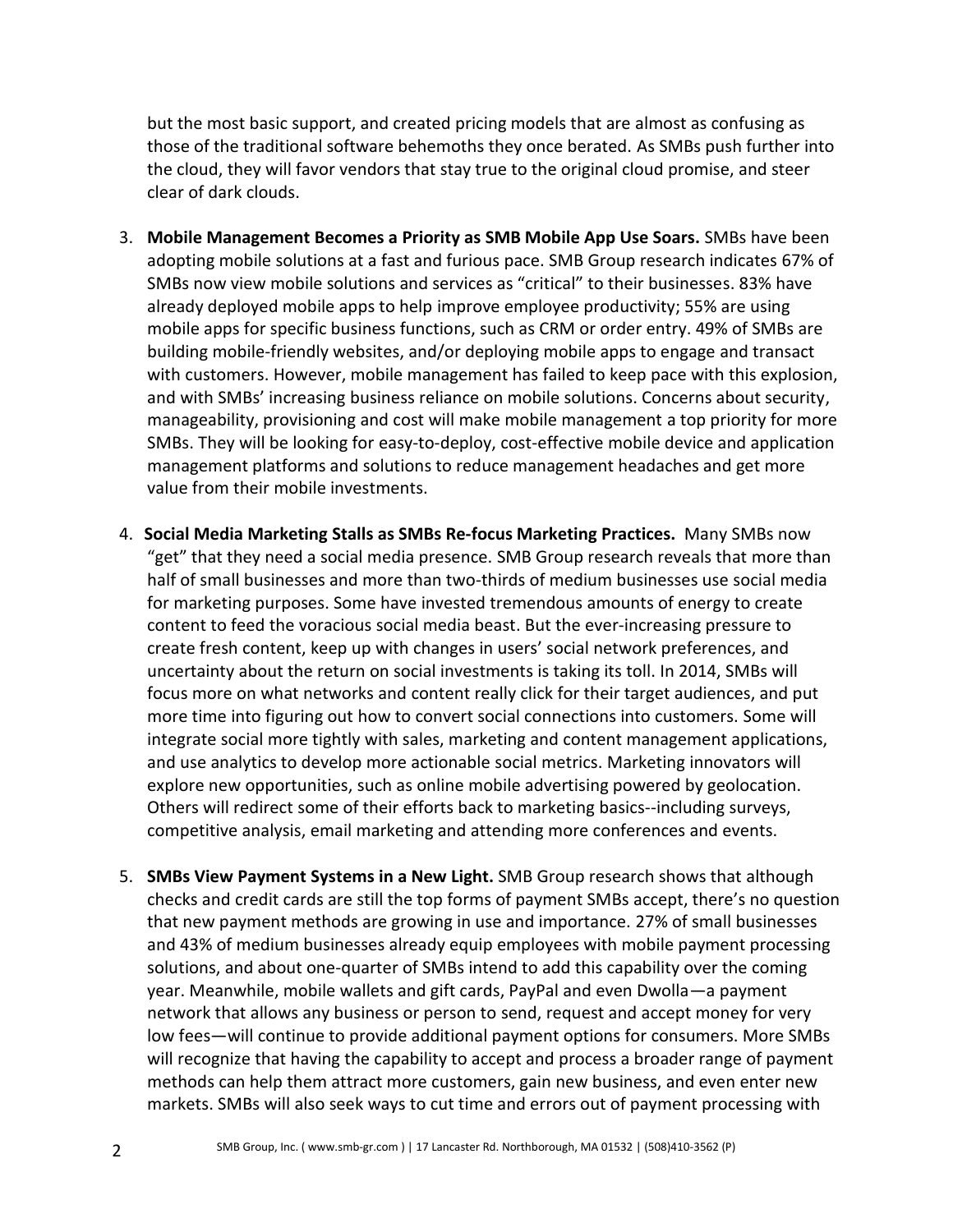payment solutions that integrate with accounting and ERP, such as those offered by Intuit and Sage.

- 6. **SMBs Prepare for the Insight Economy.** It's been hard for many SMBs to relate to the "big data" story that most vendors have been pitching. SMB Group research reveals that only about 18% of small, and about 57% of medium businesses utilize business intelligence and analytics solutions. However, SMBs understand the value of getting the information they need, when they need it—especially as they try to compete with new, nimble born-on-the-Web startups that view data as the new business capital. In 2014, SMB-focused vendors will retool the big data story for the little guy, focusing less on zettabytes, speeds and feeds, and more on how their solutions enable and empower better insights and decision-making. Business solutions vendors will embed better and more accessible analytics and reporting tools within their solutions. Cloud-based, visualization and scenario-driven business intelligence and analytics solutions will also help SMBs take a more data-driven approach to running their businesses.
- 7. **SMBs Integrate to Gain Higher Solution Value.** While the cloud has made it easy for businesses to add a lot of new applications, integration has often been an afterthought. As a result, many SMBs are struggling to make sense of disconnected information silos, and IT is under pressure to integrate cloud-to-on-premises solutions, as well as cloud-to-cloud solutions. In 2013, integration moved up from the #4 to the #1 technology challenge for medium businesses. In 2014, we expect that integration will be a higher priority even among small businesses. After all, it doesn't take too many disconnected applications to feel the pain of productivity drains, errors, and a lack of solid data to support decisionmaking. Fortunately, technology vendors of all stripes are emphasizing the importance of a unified, reliable data store as the foundation for solid analytics and reporting. Business solution vendors are increasingly offering SMBs pre-integrated suites, opening up their application programming interfaces (APIs), and creating marketplaces to make it easy to find integrated partner apps. This makes it easier for SMBs to start small, with just one or two applications, and then snap in added functionality as needed. Finally, vendors that specialize in integration solutions, such as Informatica, Scribe and Dell Boomi (just to name a few), are making their solutions more accessible to SMBs. Integration still isn't sexy, but the improved productivity, time savings, error reduction and decision-making benefits that it enables are.
- 8. **The Affordable Care Act Puts Workforce Management in the SMB Spotlight.** Revenue growth, attracting new customers and increasing profitability are perennial goals for SMBs. To help achieve these goals, they have been steadily moving ahead to automate and integrate sales, marketing and other customer-facing solutions. Although improving employee productivity has also been a top goal, SMB adoption of automated, integrated workforce management solutions has lagged behind other areas. Many SMBs continue to limp along with a patchwork of disconnected solutions and manual tracking to manage components such as time and attendance, payroll, scheduling, HR and benefits. But with the Affordable Care Act set to take effect on January 1, 2015 for organizations with more